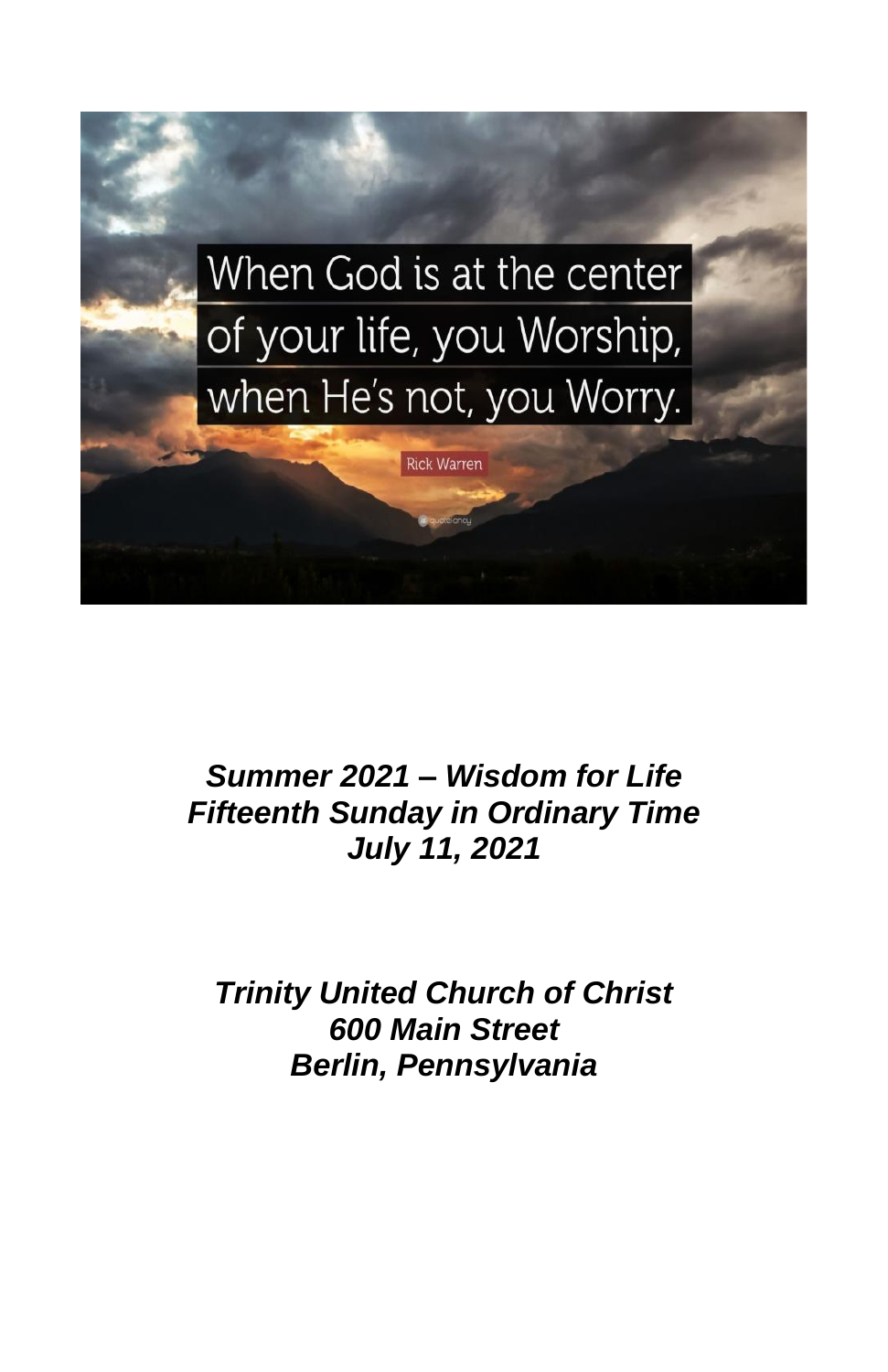**Prelude**

**\*The Doxology**

**\*Invitation to Confession**

**\*Corporate Confession**

Righteous Father,

**We who own more than we use, proclaim more than we experience, and request more than we need, come asking your forgiveness.**

**We seek your salvation, then act like we save ourselves.**

**We beg your forgiveness, then repeat our errors.**

**We experience your grace, then act defeated.**

**We rely on your power, but only in hard times.**

**We have become confused and misguided.**

**Forgive our every defection.**

**Bring us to an unbroken commitment and a steady trust, through Jesus Christ, who is the way of hope, the truth of God, and the life of love, now and always. Amen.**

## **\*Word of Pardon**

**\*Hymn of Praise: No. 34**

## *The God of Abraham Praise*

### **Old Testament Lesson Ecclesiastes 3:9-15**

**<sup>9</sup>** What gain has the worker from his toil? **<sup>10</sup>** I have seen the business that God has given to the children of man to be busy with. **<sup>11</sup>** He has made everything beautiful in its time. Also, he has put eternity into man's heart, yet so that he cannot find out what God has done from the beginning to the end. **<sup>12</sup>** I perceived that there is nothing better for them than to be joyful and to do good as long as they live; **<sup>13</sup>** also that everyone should eat and drink and take pleasure in all his toil—this is God's gift to man.

**<sup>14</sup>** I perceived that whatever God does endures forever; nothing can be added to it, nor anything taken from it. God has done it, so that people fear before him. **<sup>15</sup>** That which is, already has been; that which is to be, already has been; and God seeks what has been driven away.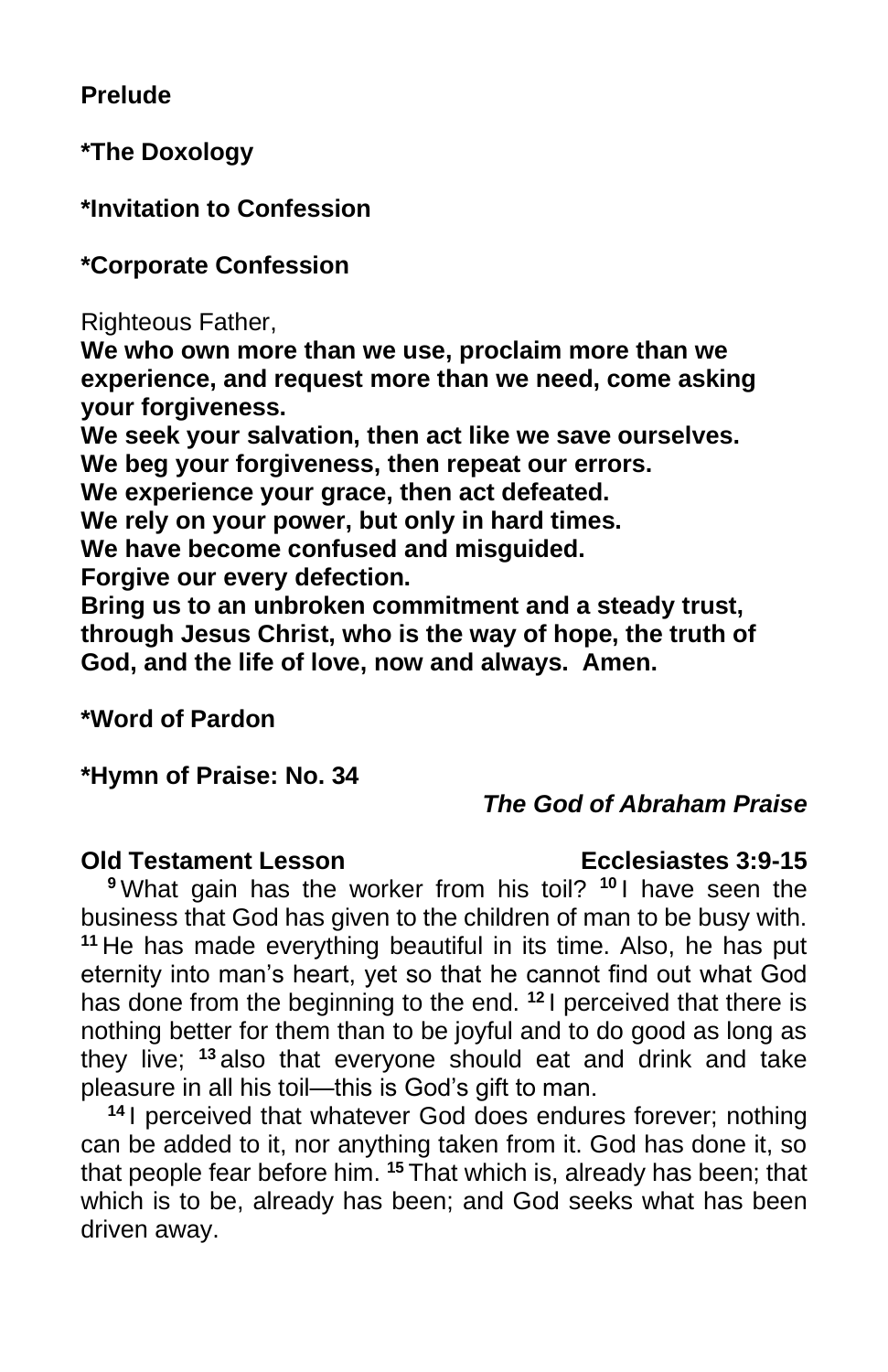**Pastoral Prayer**

**Summer Hymn Sing** *You Pick and We Sing!*

**Preaching of the Word "PD"**

*E-G-O!*

**Prayer of Intercession Lord's Prayer** [using **debts** and **debtors**]

**\*Song of Commitment** *Knowing You*

## **\*Sung Dismissal and Blessing** *Now Unto Him Who Is Able*

Now unto Him who is able to keep you from falling. To make you stand in His presence blameless and with great joy. To the only God our Savior, Jesus Christ our Lord. Be the glory, and the majesty, dominion, and authority. Both now and forevermore, Amen. **Give Him the glory, and the majesty, dominion, and authority. Both now and forevermore, Amen!**

**\*Going Forth**

### *+ + + + + + +*

Vacation Bible School will be August 9<sup>th</sup> through Friday August 13<sup>th</sup> here at Trinity. This year we will be exploring the story of "Moses!" Amy Clark and Jean Hart are serving as directors. We are seeking "helpers" to guide students groups, crafts, music, and food! Please offer your talents to make this a memorable event of summer 2021! We missed out on VBS last year due to COVID-19, we feel safe enough to engage with the children this summer.

**Church Picnic –**Church Picnic in the Grove on July 18<sup>th</sup> beginning at 12:30 p.m. We have invited the people of Zion Lutheran to join us so that we might get to know the other congregation that shares our pastor. If you would like to play "Dirty Bingo" at the picnic, please bring a \$5.00 gift to share as a prize for the game.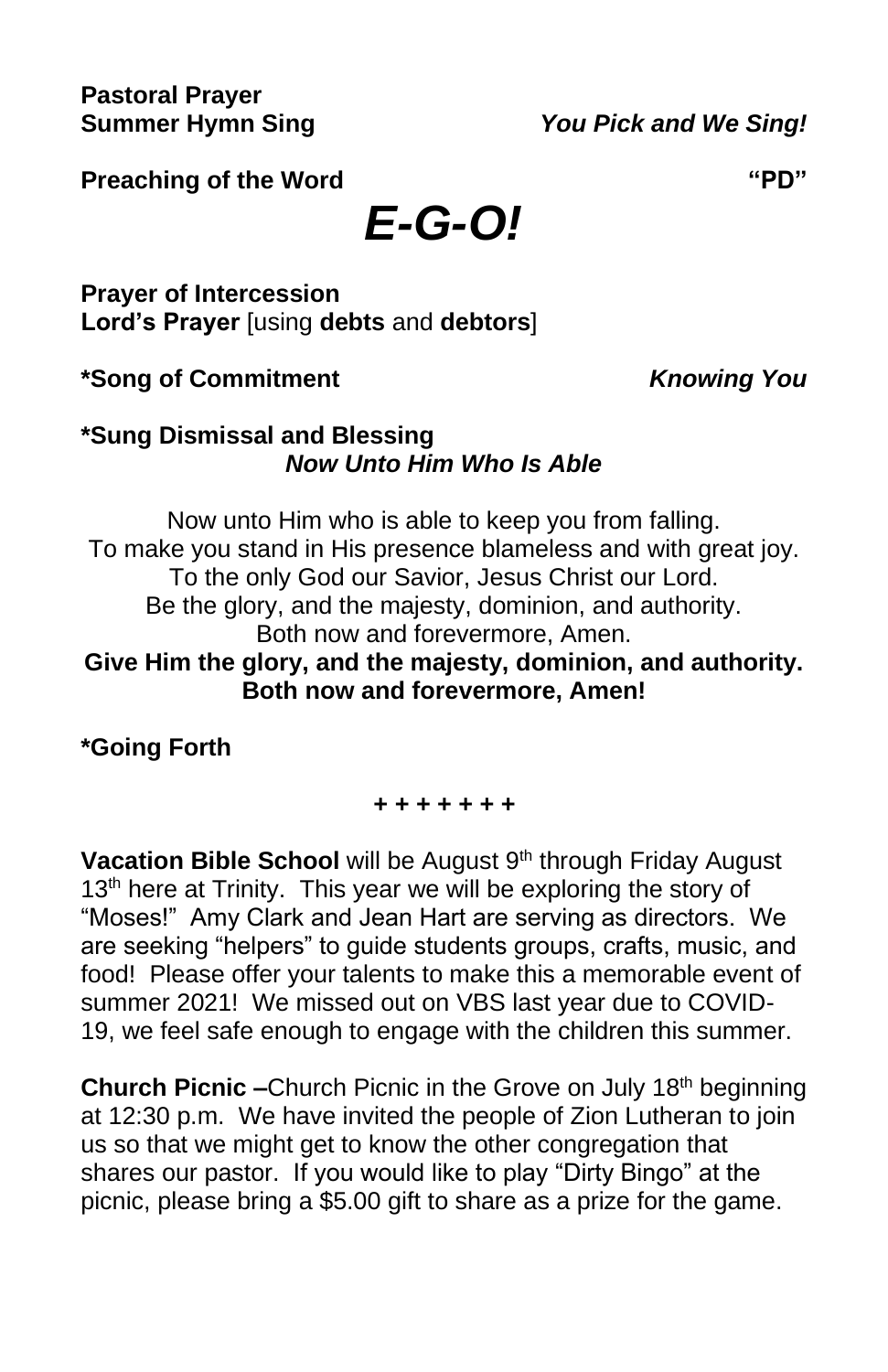**Trinity Celebrates 250 Years** of ministry in 2027. We are starting to think about this celebration and how to commemorate this very special anniversary. Would you be willing to work with a team to create a plan for honoring this anniversary? Speak with Pastor of your interest.

**Parking on Sunday. . .**A gentle reminder, please only park on the lower 4 parking slots in front of the Market on Sunday morning. We appreciate Scott allowing us to park there. The other Sunday when the Market opened many of the slots nearly up to the entrance were filled with cars from Trinity worshippers. We are welcome to use the lot behind the old bank, you may park behind the church, or on Vine and Fletcher Streets.

**JOIN US** as we are guided through the land of the Bible in a video series with renowned teacher and historian Ray Vander Laan. Filmed on location in the Middle East, it transforms your understanding of God and how the land and culture of the Hebrew people shaped their story. The Adult Sunday School class meets immediately following worship service every Sunday at 10:10, during the regular Sunday School time. Tom Calvert

# **Thank You Notes**

Dear Trinity Family,

Thank you for your prayers and cards during my recovery. God heard your prayers and my recovery couldn't have gone smoother or more quickly. I'm very grateful to all. – Sue Coughenhourer

Dear Church Family,

Thank you to all who sent me birthday cards. The cards are so pretty, inspirational, uplifting, complimentary and quite a few have 80 in them. I won't forget this birthday. I don't know how I got to 80 so fast. Oh well, it's only a number. Life is what we make it = One day at a time, have a good attitude, and live each day to the fullest. I really appreciated your efforts, kind thoughts and wishes. God bless all of you! Sincerely, Ruth Elaine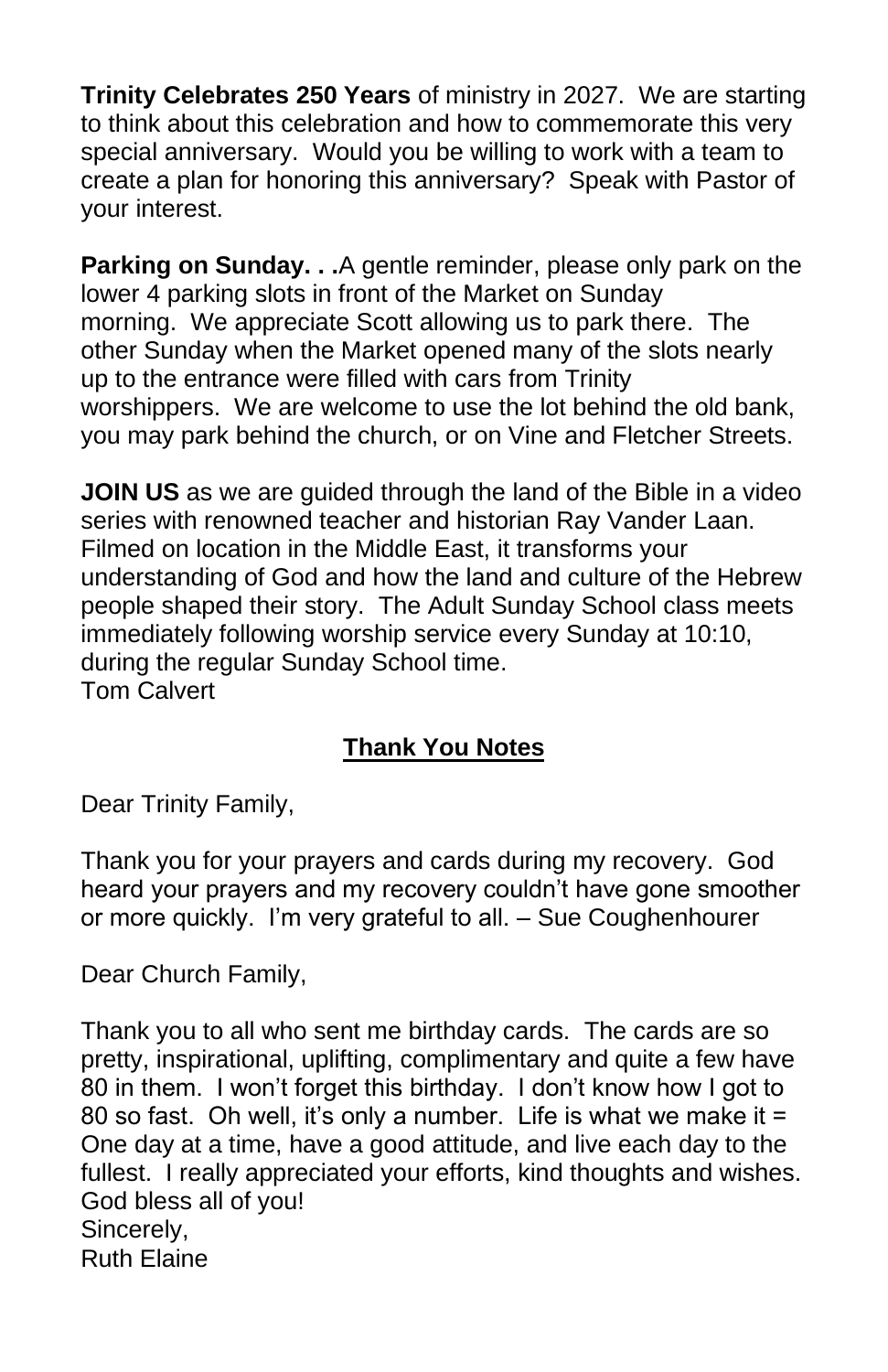## **Giving From 6/27/2021**

|              | Rec       | <b>Budget</b> | Over/Under |
|--------------|-----------|---------------|------------|
| General      | 3,065.00  | \$2434.93     | \$628.07   |
| Ben          | \$200.00  | \$213.46      | $-513.46$  |
| <b>Maint</b> | \$330.00  | \$163.46      | \$166.54   |
| <b>Total</b> | \$3595.00 | \$2811.85     | \$781.15   |

Benevolence includes Food Pantry of \$10.00. **Worship Attendance: 81 Sunday School: 18**

## **Those Remembered in prayer:**

God's guidance and protection for Armed Forces.

## **Shut Ins:**

Roy Bucher, Helen Diest, Mary Forespring, Janet Gindlesperger, Cynthia Kelly, Lois Krause, Deb Luteri, Lois Saylor, Dirkje Stellingwerf.

### **Healing Concerns:**

Mark Amyot, Donnie Baxter, Lindsey Stotler Cioci, Tammy Coughenour, Pam Crooks, John Durst, Susan Durst, Wilma Durst, Jane Fisher, Linda Gallick, Kathryn Grimm, Brenda Leister, Larry McCullen, Bayley Mull, Glenda Paul Family, Nancy Schrock, Tyler Seifert, Dwight Smith, Avis Specht, Robin Walker, Heather Weighley, Nancy Weighley, John Will, Karen Will, Eileen LaBute Zeplin, Kimberly Kay Roos Zimmerman

## **The Saints In Action**

Next Sunday – July 18th 9:00 a.m. Worship 10:10 a.m. Sunday School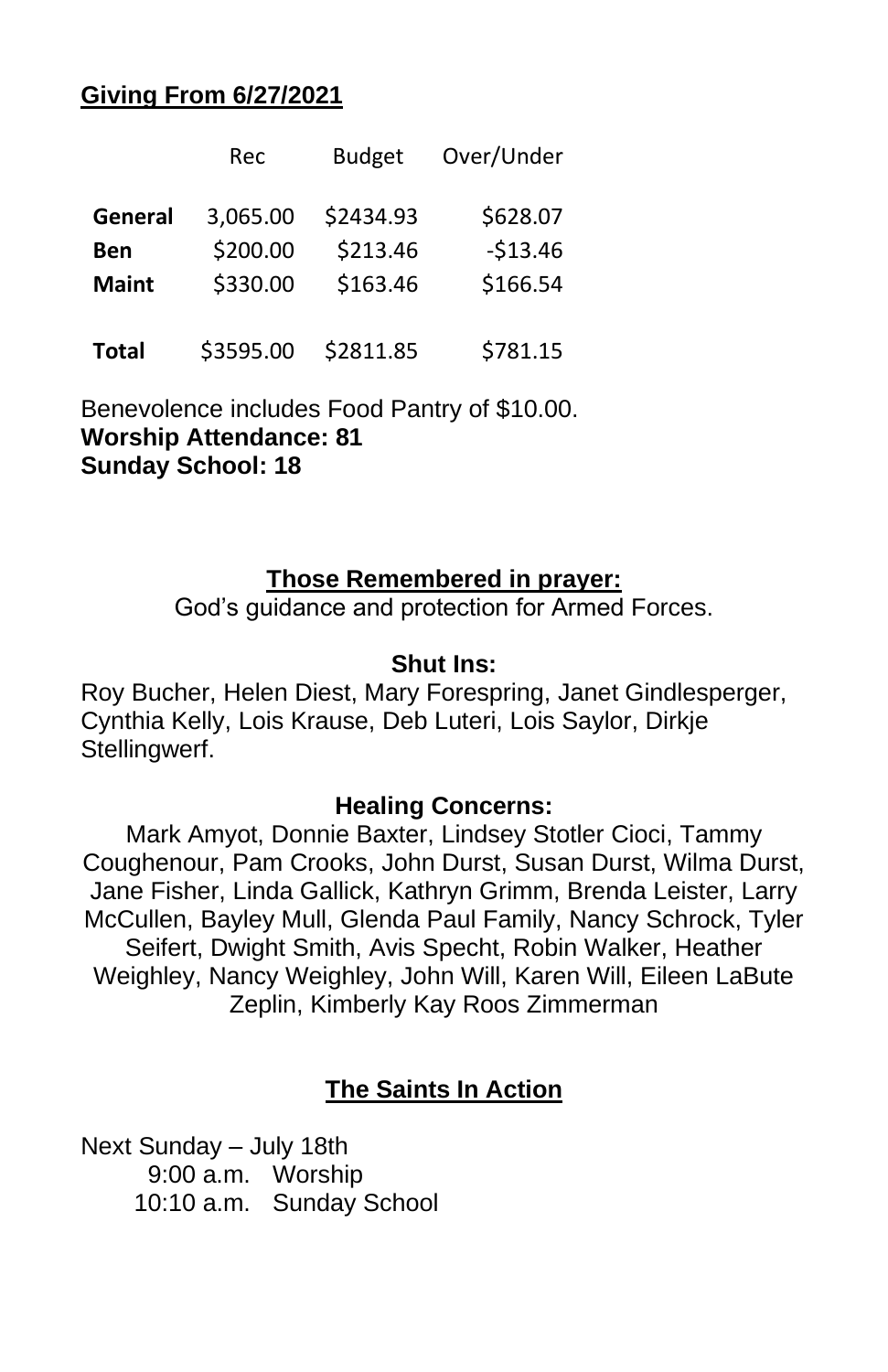Graham Kendrick



CCLI Song #1045238, 1993 Make Way Music, CCLI License #11336142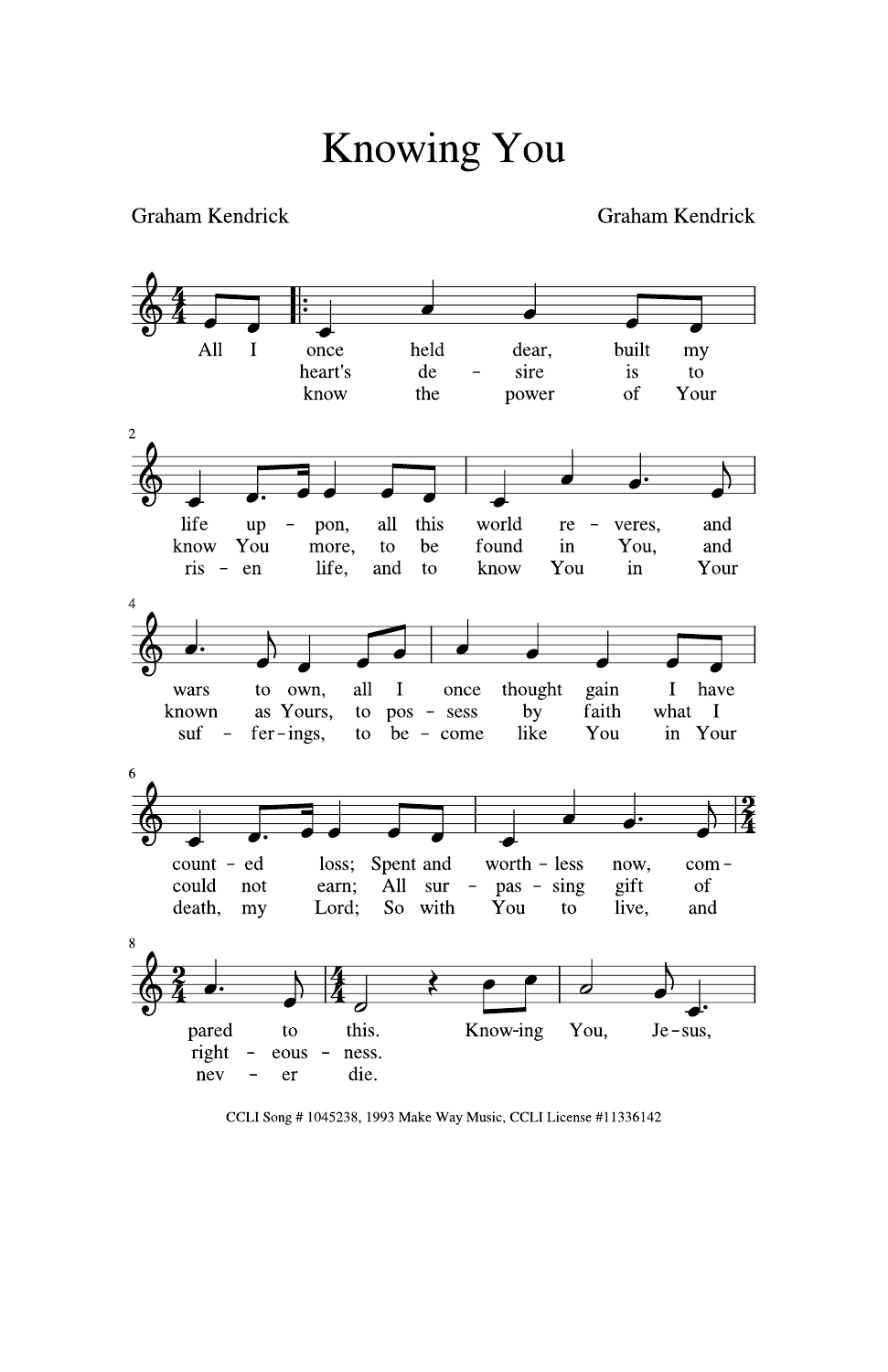

Lord.